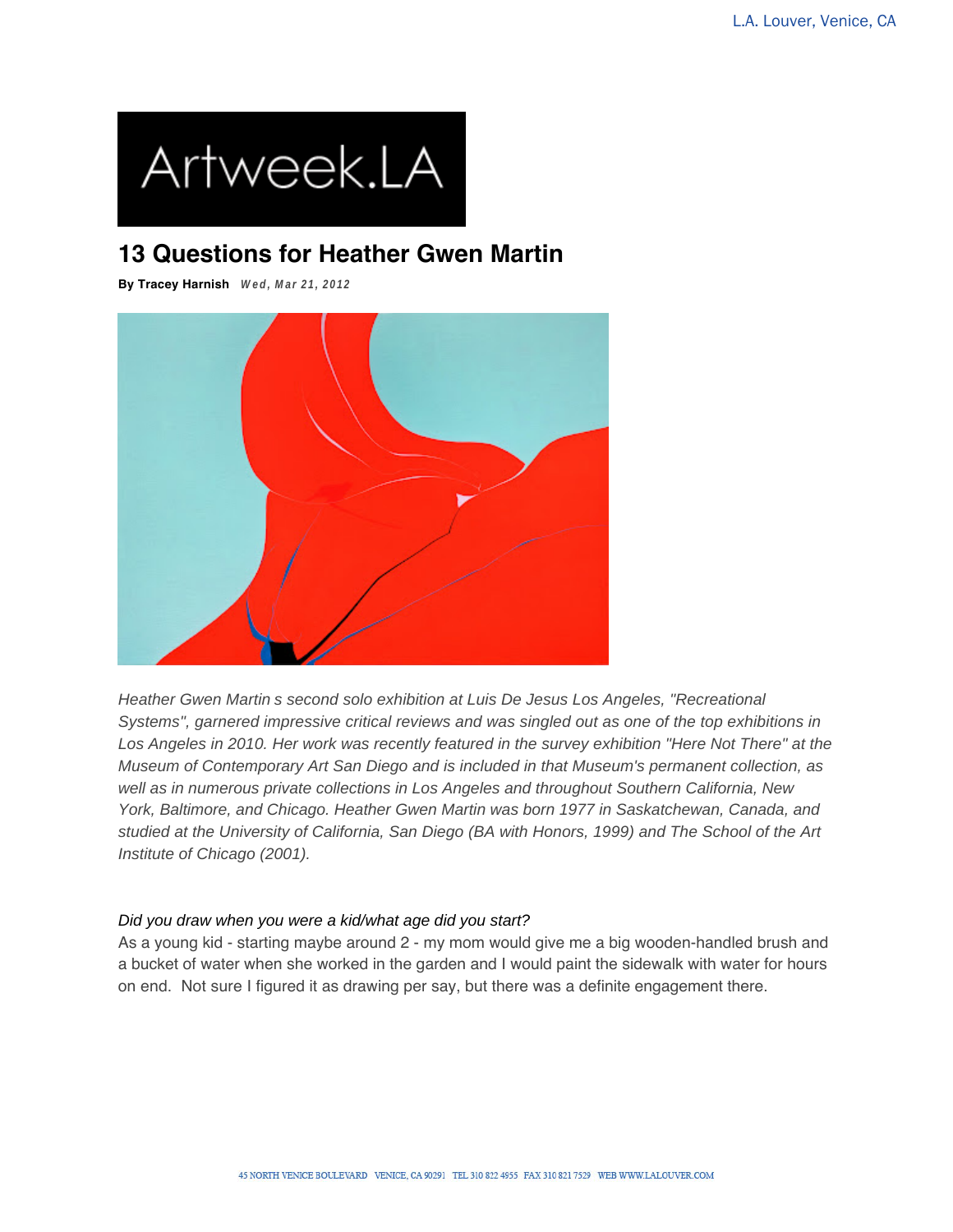

What has been your biggest sacrifice for art? Think I'm still in denial about what that might be!

## What artists that aren't dead, influence you?

Right now the energy of my peers really excites me.

What artists that aren't dead, really bug you? None



### What do you listen to while you work? Music combined with sounds outside my window - trucks, birds, humming machines, sometimes